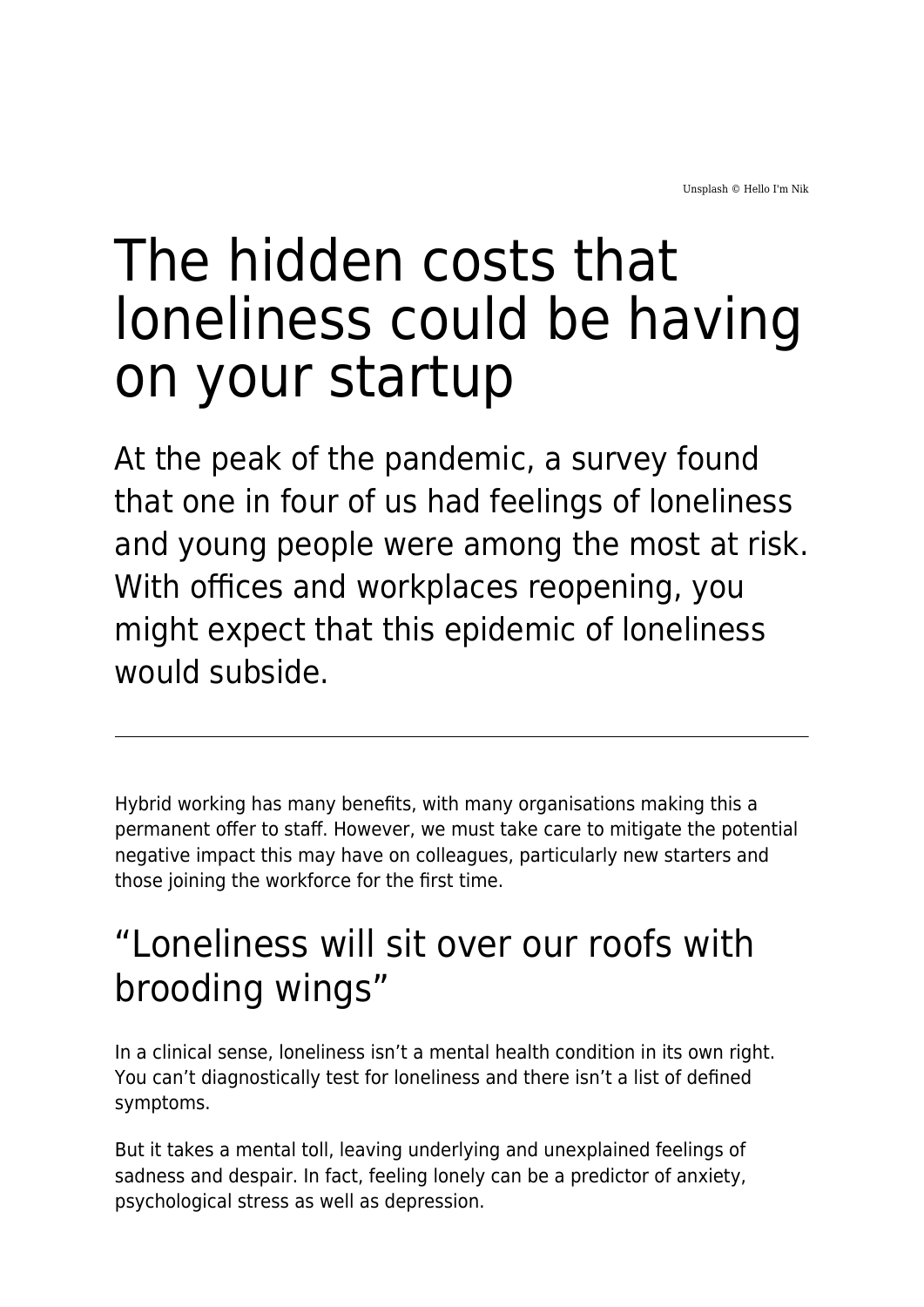Studies have linked loneliness to multiple chronic conditions, from heart, lung and cardiovascular disease to metabolic disorders such as obesity. It's also closely associated with substance abuse and eating disorders, as people seek out ways in which to feel happy.

But in the wake of Covid, loneliness is also creating profound and potentially long-lasting professional costs.

# The imposters

New entrants to the workplace who have begun their working life remotely have reportedly felt disconnected. A [study](https://www.tandfonline.com/doi/full/10.1080/10588167.2021.1996095), published in the midst of the 2021 lockdown, found that pandemic-induced loneliness has triggered "countless episodes" of impostor syndrome among younger workers and students.

Missing the "water-cooler moments" – natural interactions where colleagues get to connect and bond – in an office, has exacerbated the feeling, among some, of not belonging.

Without such interactions, workers can then feel excluded and lack confidence. They can't accurately gauge how well they're performing and the opportunities for them to be mentored or supported are no longer natural or serendipitous. When surrounded by colleagues, it's easier to get a feel for different people's ways of working, or to understand that someone may be warm in real life even if they come across as cold on email.

These issues apply to workers of all ages, but it's particularly damaging for younger employees who haven't yet built up the skills to do their job.

At the other end of the spectrum, if a boss is somewhat [of a tyrant](https://www.maddyness.com/uk/2022/02/08/how-startups-can-avoid-the-trap-of-digital-presenteeism/) over Zoom or email, remote workers may assume they only behave that way with them. They're not privy to conversations and interactions that that boss has with other employees, in the way they would be in an office. Consequently, feelings of inadequacy and exclusion can spiral.

## Business impact

One in six people working in the UK are struggling with mental health conditions. In the short-term, such feelings impact the individual but in the long-term, they can have a detrimental effect on colleagues and the wider business, too.

If an employee repeatedly feels inadequate or that they don't belong, or they don't feel like they're being supported, they will leave. Such feelings are in part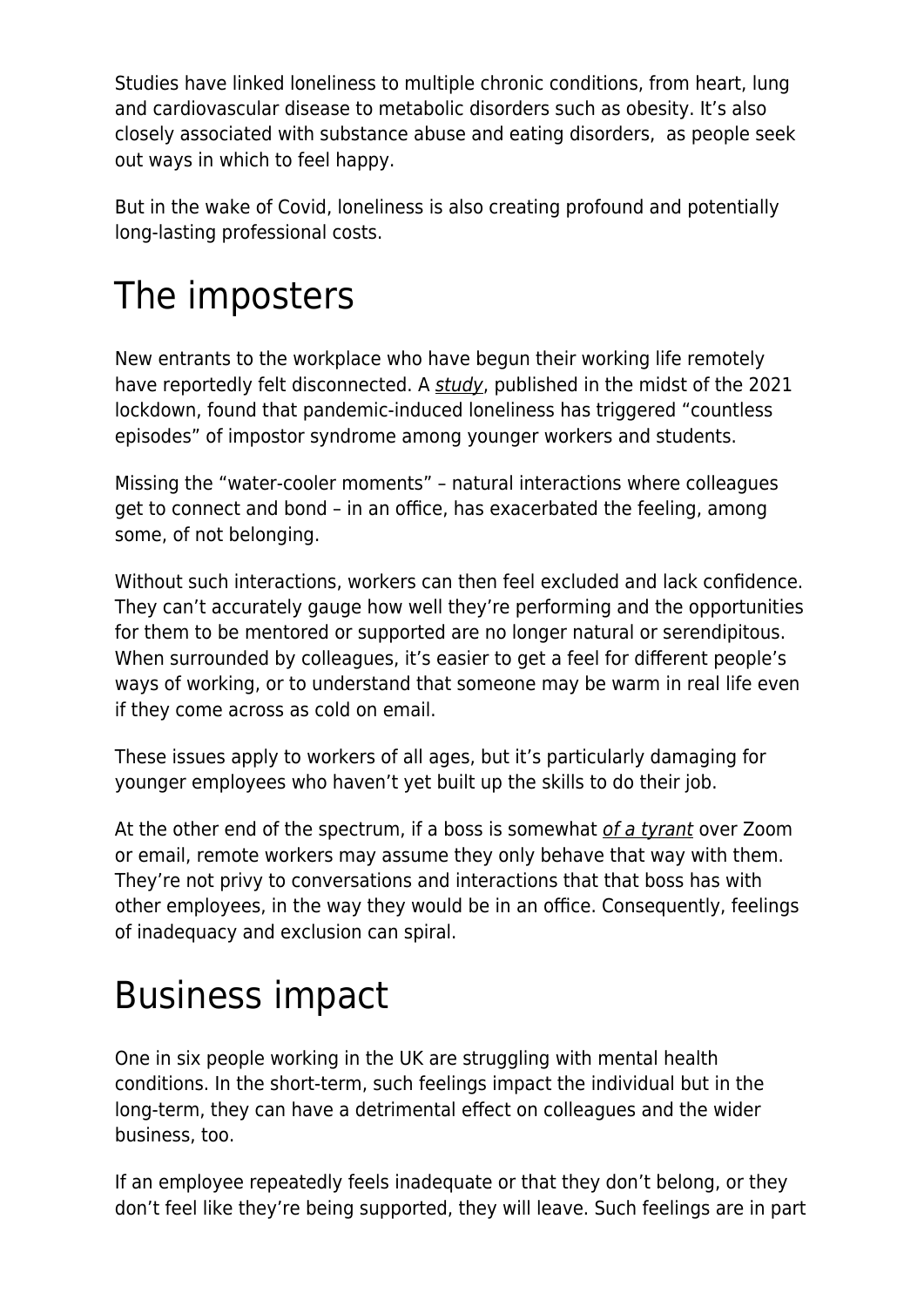behind the decision millions of people have taken to leave their jobs – tagged the Great Resignation.

If loneliness leads to feelings of anxiety or depression, staff may start to withdraw and put off tasks or avoid meetings. Alongside the damaging effect this can have, absenteeism is [said](https://www.acutec.co.uk/blog/how-much-is-absenteeism-costing-your-business/) to cost the UK economy in the region of £21B.

Then there are costs which are less tangible but are just as impactful. When people are struggling, it can lower morale, leading to wider resignations, staff shortages and time spent on recruitment. There could even be conflict between team members, or customer dissatisfaction.

#### Towards a solution

Simply ditching hybrid working is no solution either. Businesses should be looking for new ways to help people connect – no matter what working environment they're in.

By regularly checking in with employees and providing them with feedback, managers can provide a platform where staff feel safe to ask questions and seek support. Keeping people informed of changes and helping teams to appreciate that different ages and genders may handle such changes in different ways can hugely affect morale.

Where possible, interactions in the workplace should extend beyond the dayto-day. Teams should be encouraged to come together in ways that suit them. Time spent bonding and talking outside their scope of work will pay dividends, if it curbs the more damaging effects of isolation and loneliness.

The most significant impact managers can have, though, is to make discussing mental health normal. For some businesses, that may involve partnering with local groups, offering therapy services as part of workplace benefits, hosting webinars with experts or delivering relevant training courses.

Making sure team members know they have someone to talk to at work is vital. Hybrid working is most likely here to stay and seems to work for the majority, so the least managers can do is to be mindful of team members who work alone and may feel isolated or lonely.

Dr Beverley Flint is clinical director at **[HelloSelf](https://www.helloself.com/)** for Business.